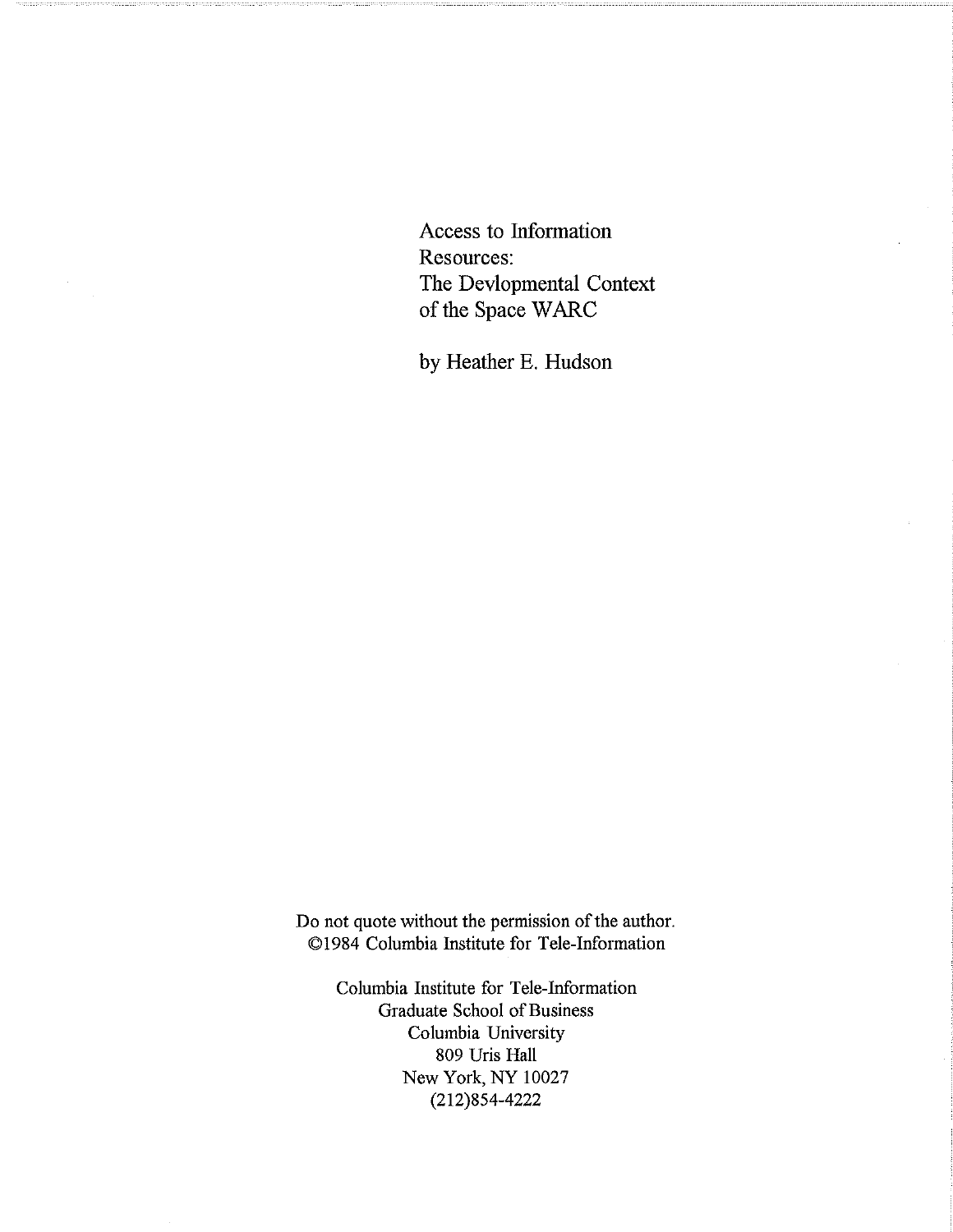ACCESS TO INFORMATION RESOURCES:

## THE DEVELOPMENTAL CONTEXT

# OF THE SPACE WARC

by

Heather E. Hudson

# Associate Professor Dept. of Radio-TV-Film University of Texas, Austin

November 1984

This paper was presented to a conference entitled: Tracing New Orbits: Competition and Cooperation in Satellite Develop**ment.** 

Research Working Paper Series, not for citation, quotation, **reproduction or distribution without written permission.**  All papers represent solely the author's view and not necessarily that of the Research Program or its affiliates.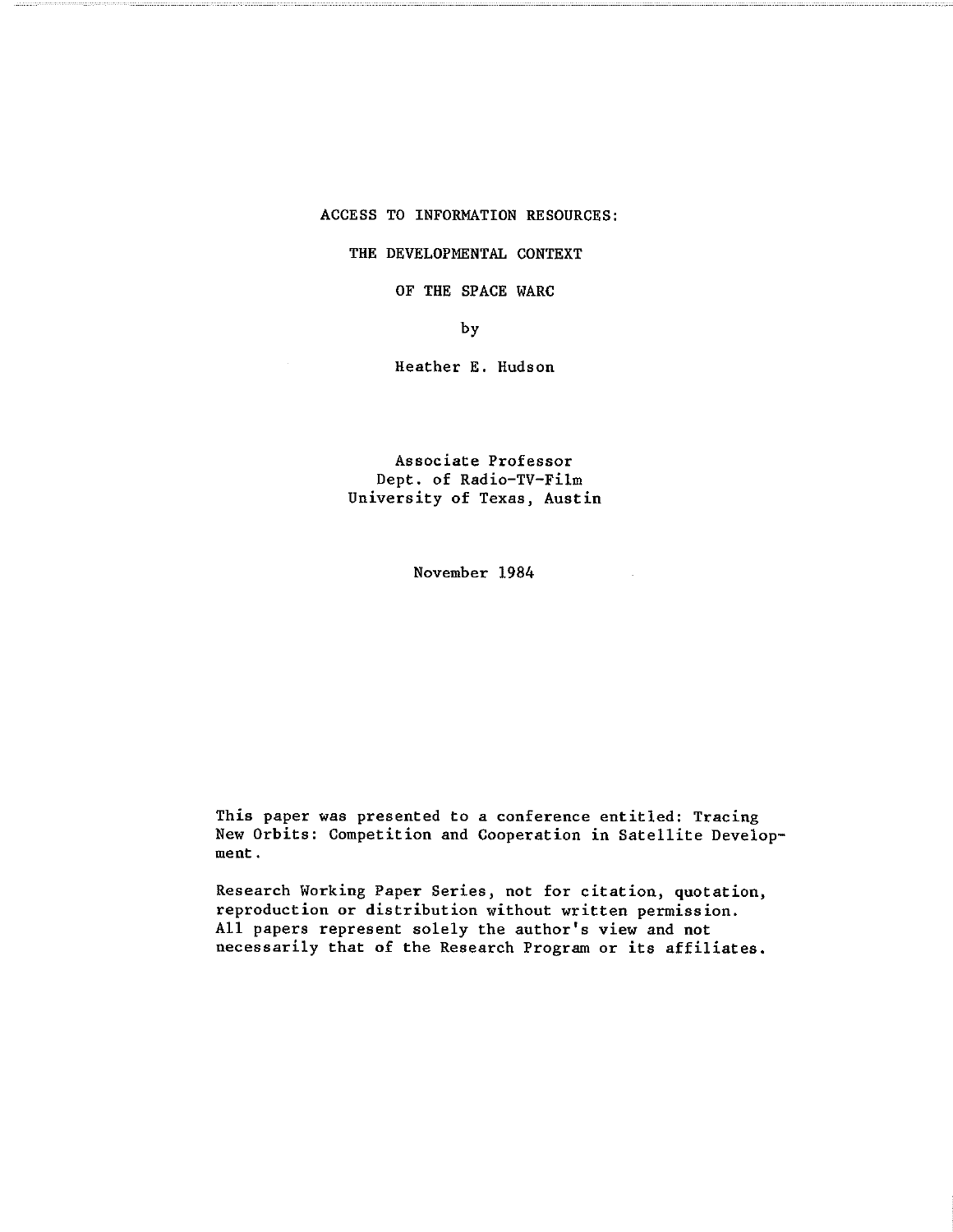$\label{eq:2.1} \frac{1}{\sqrt{2}}\int_{\mathbb{R}^3} \frac{1}{\sqrt{2}}\left(\frac{1}{\sqrt{2}}\right)^2\frac{1}{\sqrt{2}}\left(\frac{1}{\sqrt{2}}\right)^2\frac{1}{\sqrt{2}}\left(\frac{1}{\sqrt{2}}\right)^2.$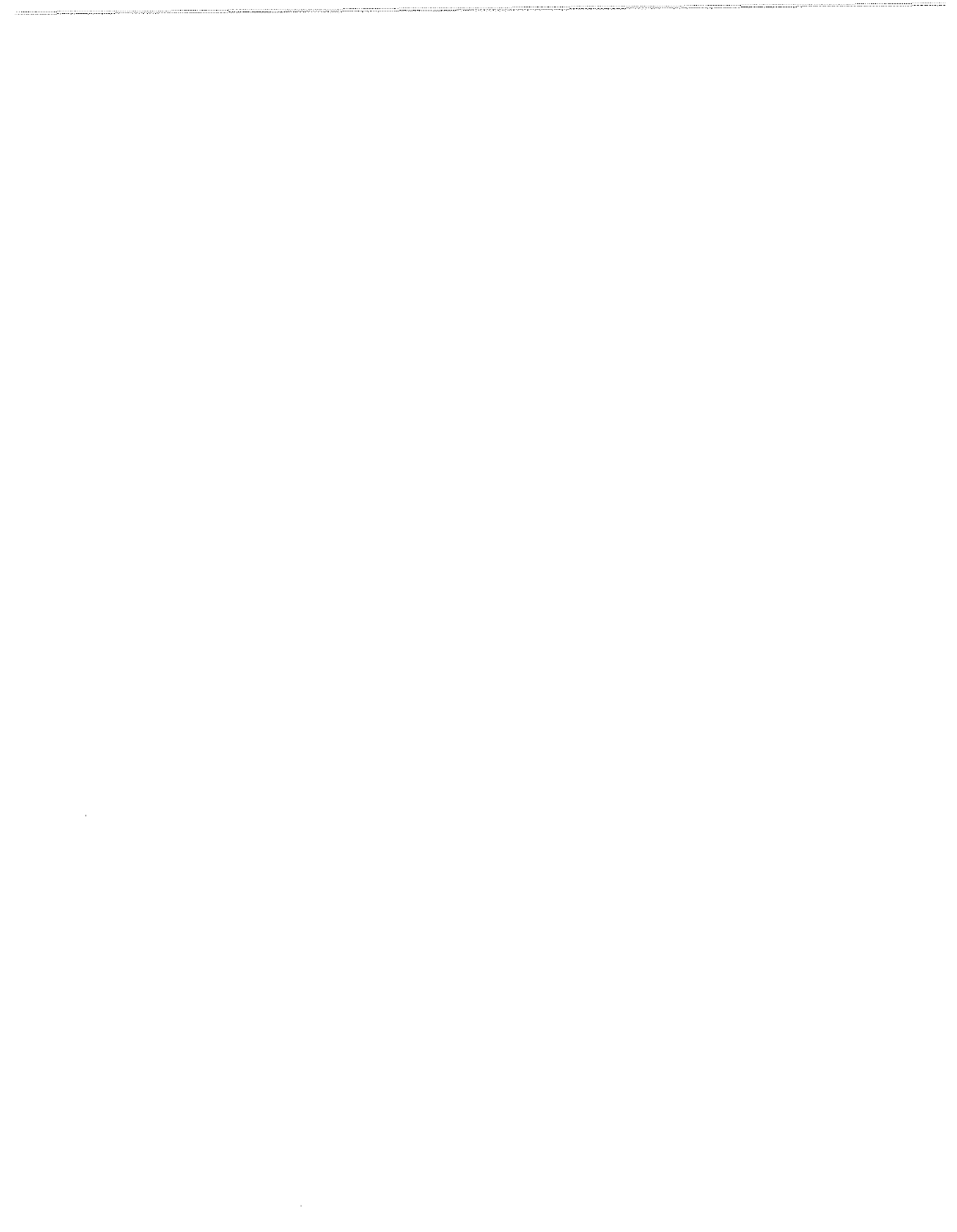## ACCESS TO INFORMATION RESOURCES: THE DEVELOPMENTAL CONTEXT OF THE SPACE WARC

Heather E. Hudson, Ph.D., Associate Professor, Department of Radio-TV-Film, University of Texas at Austin

1. Introduction

At the 1979 World Administrative Radio Conference (WARC), delegates unanimously passed Resolution 3, which states that a World Administrative Radio Conference is to be convened "to guarantee in practice for all countries equitable access to the geostationary satellite orbit and the frequency bands allocated to space services." ( WARC Final Acts, 1979)

The principles of access and sharing of the geostationary orbit which were first put forward at the Extraordinary Administrative Radio Conference (EARC) in 1963 were further refined at the 1982 ITU Plenipotentiary, in paragraph 154 of the Nairobi Convention:

"In using frequency bands for space radio services, Members shall bear in mind that radio frequencies and the geostationary satellite orbit are limited natural resources and that they must be used efficiently and economically, in conformity with the provisions of the Radio Regulations, so that countries or groups of countries may have equitable access to both, taking into account the special needs of the developing countries and the geographical situation of particular countries." (ITU Plenipotentiary, 1982)

The first session of the Space WARC will be convened in August 1985. In the United States, representatives of government and industry are currently studying options and developing positions concerning the "principles, technical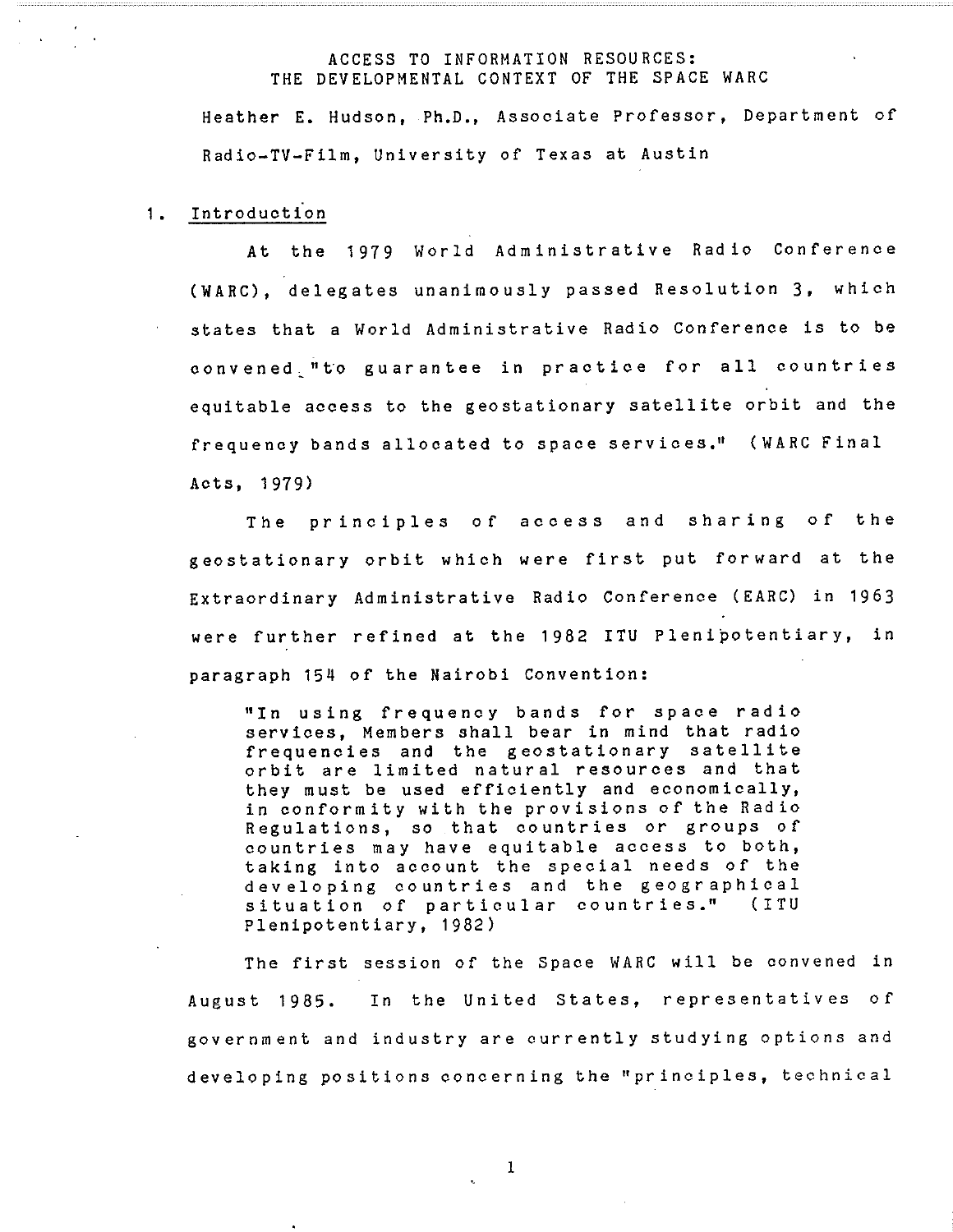parameters, and criteria for planning" which are to be the subject of this first session. (ITU Administrative Council, 1 98 3)

Yet it is the premise of this paper that the actual agenda of the Space WARC and other international telecommunications negotiations is in fact much greater: it concerns equitable access to the tools of the information revolution--the means of accessing, transmitting and sharing information that are the keys to social and economic development.

## 2. Greater Information Gaps?

What progress has there been since 1979? Despite the rapid advances in technology in the past five years, there is evidence that most developing countries are not catching up to the industrialized world in access to these information tools. As of mid-1984, there were 149 commercial satellites in orbit, of which 121 or 81% had been launched since 1979. Only 14 satellites serving developing countries had been launched during this period. Even taking into consideration the fact that INTELSAT satellites are used by both industrialized and developing nations, satellites for the exclusive use of industrialized countries make up 72% of the total.

Middle-income countries have benefitted most from increased access to satellites for domestic and regional communications, By the end of 1985, 26 middle-income countries will participate in domestic or regional satellite systems, or will lease domestic capacity from INTELSAT. Only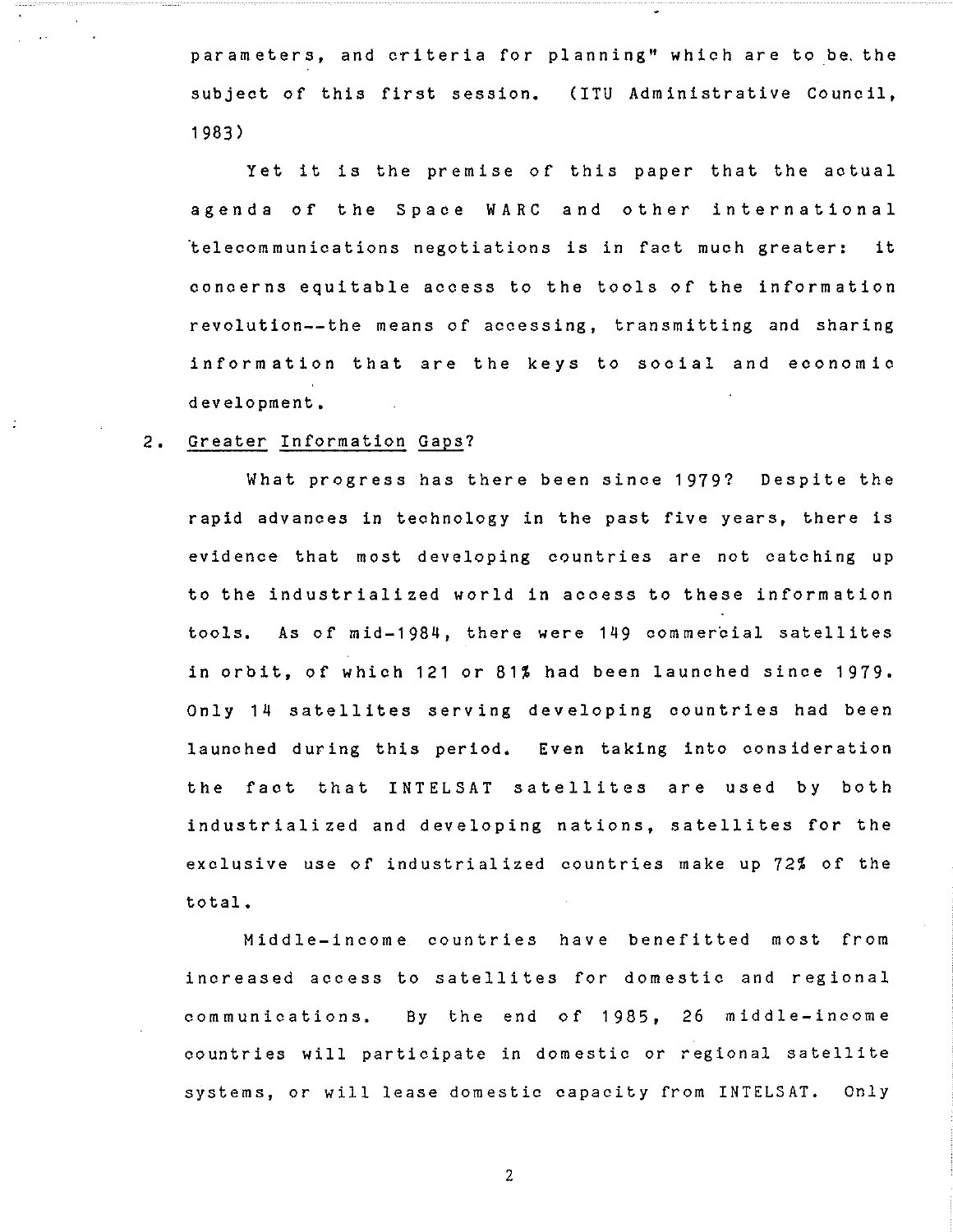7 of the 34 counties classified as low income by the World Bank will be participants in such systems. (See Table 1)

Eighteen developing countries currently lease capaci from INTELSAT for domestic use, Of these, 7 are oi exporters, and only 3 are among the least develo<sub>l</sub> countries. It must also be recognized that domestic use of INTELSAT is generally limited to improving communications to provincial capitals er regional centers because the satellite design is not optimized for low cost thin route telecommunications or community broadcast reception.

There has been very little progress in extension of access to telecommunications services within developing countries. Although there are now more than 600 million telephones in the world, it is estimated that two-thirds of the world's population has no access to telephone services. Tokyo alone has more telephones than the whole African continent. Nearly three quarters of the world's population live in countries with 10 telephones or fewer for every 100 people; over half the world's population lives in countries with less than one telephone per hundred people, and most of these telephones are located in urban areas. As a result, the telephone density is likely to be much lower in rural areas where telecommunication is more critical because of the difficulty of communicating over longer distances.

Again, lower income countries show dramatically limited access to telecommunications (See Table 2), The highest telephone density among these countries is 7 telephones per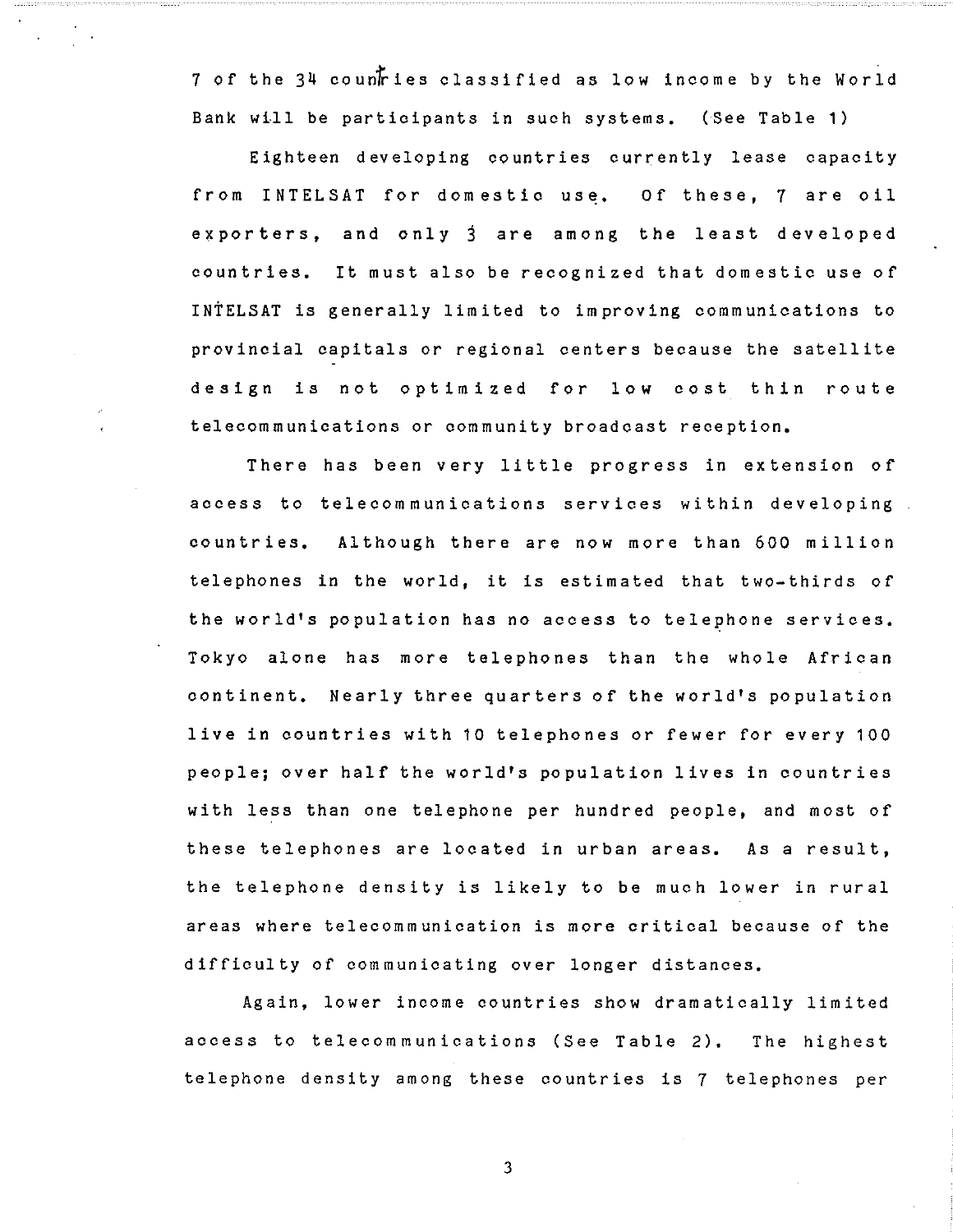Table l:

المنارب الكاكسيتين

# Status of Domestic/Regional Satellite Services for Developing Countries in 1985

| $\sim$                     |            | Participating Countries |  |
|----------------------------|------------|-------------------------|--|
|                            | Low Income | Middle Income           |  |
| Domestic Satellites        |            | 2                       |  |
| Regional Satellites        | 5          | 18                      |  |
| INTELSAT Domestic Leases   | $3*$       | - 美美<br>15 <sub>1</sub> |  |
| Percentage of Countries    | 21%        | 41%                     |  |
| Percentage of Population   | 52%        | 72%                     |  |
| (Excluding India and China | 153)       |                         |  |

• 2 of these countries are also participants in domestic or regional systems

\*\* 9 of these countries are also participants in domestic er regional systems

 $\omega_{\rm c}$  and

Sources: COMSAT Satellite Chart, 1984 INTELSAT Fact Sheet, 1984

 $\mathcal{L}=\mathcal{L}^{\mathrm{max}}$  , where  $\mathcal{L}^{\mathrm{max}}$ 

 $\sim$ 

المنافسية المستقلة المتعارف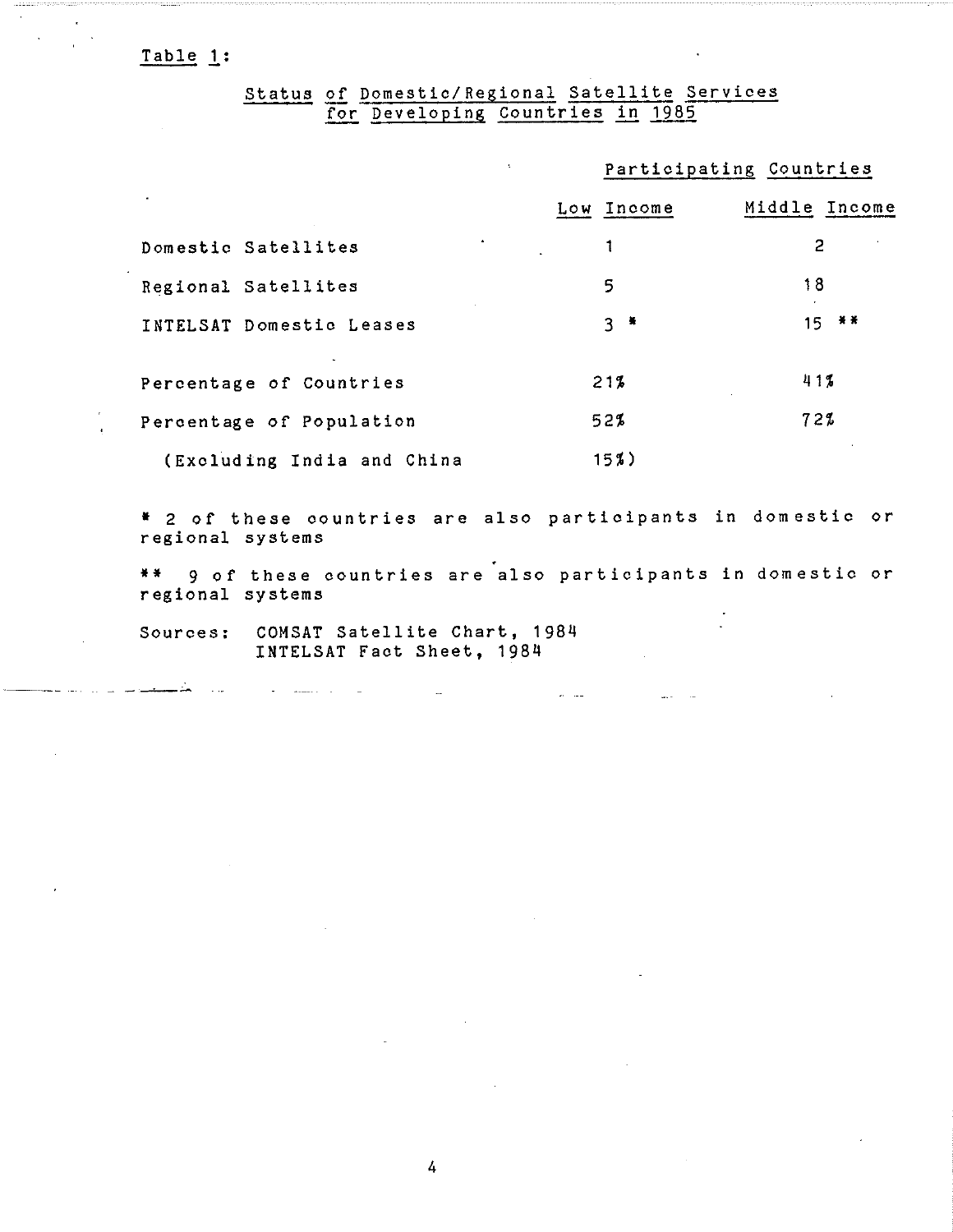# Table 2:

|                          | Telephone Densities: Low and Middle Income Countries<br>for Which Data Are Available |                |
|--------------------------|--------------------------------------------------------------------------------------|----------------|
| Low Income Countries     | Telephones per<br>100 Population                                                     | GNP/<br>Capita |
| Bangladesh<br>Ethiopia   | 0.1<br>0.3                                                                           | 140<br>140     |
| Mali                     | 0.1                                                                                  | 190            |
| Burundi                  | 0.1                                                                                  | 230            |
| India                    | 0.5                                                                                  | 260            |
| Tanzania                 | 0.6                                                                                  | 200            |
| Sri Lanka                | 0.7                                                                                  | 300            |
| Pakistan                 | 0.5                                                                                  | 350            |
| Mozambique               | 0.4                                                                                  | 350            |
| Ghana                    | 0.6                                                                                  | 400            |
| Middle Income Countries. |                                                                                      |                |
| Kenya                    | 1.3<br>$\overline{0}$ .4                                                             | 420<br>530     |
| Indonesia                | 2.5                                                                                  | 600            |
| Bolivia<br>Honduras      | 0.9                                                                                  | 600            |
| Zambia                   | 0.5                                                                                  | 600            |
| Egypt                    | 1.2                                                                                  | 650            |
| El Salvador              | 1.8                                                                                  | 650            |
| Thailand                 | 1.1                                                                                  | 770            |
| Philippines              | 1.2                                                                                  | 790            |
| Papua New Guinea         | 1.6                                                                                  | 840            |
| Morocco                  | 1.1                                                                                  | 860            |
| Nicaragua                | 1.8                                                                                  | 860            |
| Nigeria                  | 0.7                                                                                  | 870            |
| Congo, Peoples Republic  | 0.6                                                                                  | 1110           |
| Guatemala                | 1.4                                                                                  | 1140           |
| Peru                     | 0.7                                                                                  | 1170<br>1180   |
| Ecuador                  | 3.2<br>6.2                                                                           | 1180           |
| Jamaica                  | 3.0                                                                                  | 1260           |
| Dominica<br>Colombia     | 6.3                                                                                  | 1380           |
| Costa Rica               | 10.9                                                                                 | 1430           |
| Turkey                   | 4.7                                                                                  | 1540           |
| Syria                    | 4.9                                                                                  | 1570           |
| Korea, Republic of       | 13.8                                                                                 | .1700          |
| Iran                     | 2.9                                                                                  | 1700           |
| Malaysia                 | 6.3                                                                                  | $1840$         |
| Panama                   | 10.7                                                                                 | $\sim$ 1910    |
| Algeria                  | $3 - 3$                                                                              | 2140           |
| Brazil                   | $7 - 2$                                                                              | 2220           |
| Mexico                   | 7.4<br>10.7                                                                          | 2250<br>2560   |
| Argentina<br>Chile       | $5 - 2$                                                                              | 2560           |
| South Africa             | 13.1                                                                                 | 2770           |
| Uruguay                  | 10.1                                                                                 | 2820           |
| Venezuela                | 9.4                                                                                  | 4220           |
| Hong Kong                | 35.0                                                                                 | 5100           |
| Israel                   | 32.1                                                                                 | 5160           |
| Singapore                | 31.6                                                                                 | 5240           |
|                          |                                                                                      |                |

|  |  | Sources: World Bank. World Development Report, 1983. |  |
|--|--|------------------------------------------------------|--|
|  |  | AT&T. The World's Telephones, 1983.                  |  |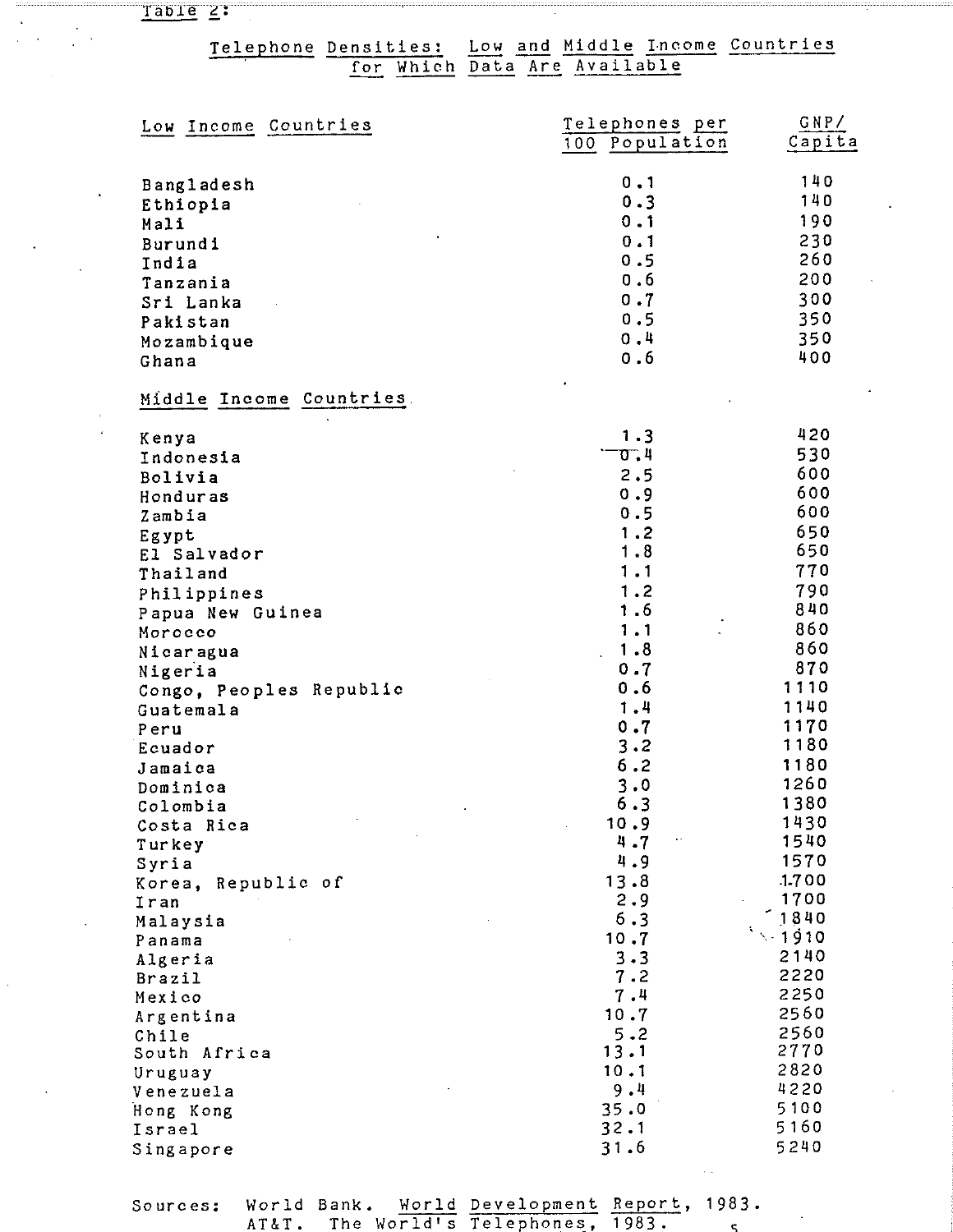thousand people, while in many oases there is no more than one telephone per thousand inhabitants, Yet, in most middle income countries, including those with access to satellites for domestic communications, the infrastructure is still extremely limited, Brazil and Mexico have an average of 7 telephones per 100 population; again rural densities are much lower, Many middle income countries have even lower telephone densities, including members of ARABSAT and users of the PALAPA system,

The Maitland Commission estimates that \$8 billion from all sources was invested in telecommunications in developing oountries in 1983 and that at least an additional \$4 billion per year will be necessary if minimal worldwide access to telecommunications is to be achieved, Efforts to improve utilization of telecommunications through support for developmental applications and for training have also been disappointingly limited, The International Programme for Development Communication (IPDC) was established in 1980. So far, it has generated a long list of proposed projects, but very limited funding, While training has been identified as a priority, again, advances in training opportunities have been very modest, Recent bilateral initiatives include the U,S, Telecommunications Training Institute, established in 1982 in time to be announced at the Nairobi Plenipotentiary. It provides short term technical training through U.S. industries. However, there has been little progress to expand longer term technical training in country and to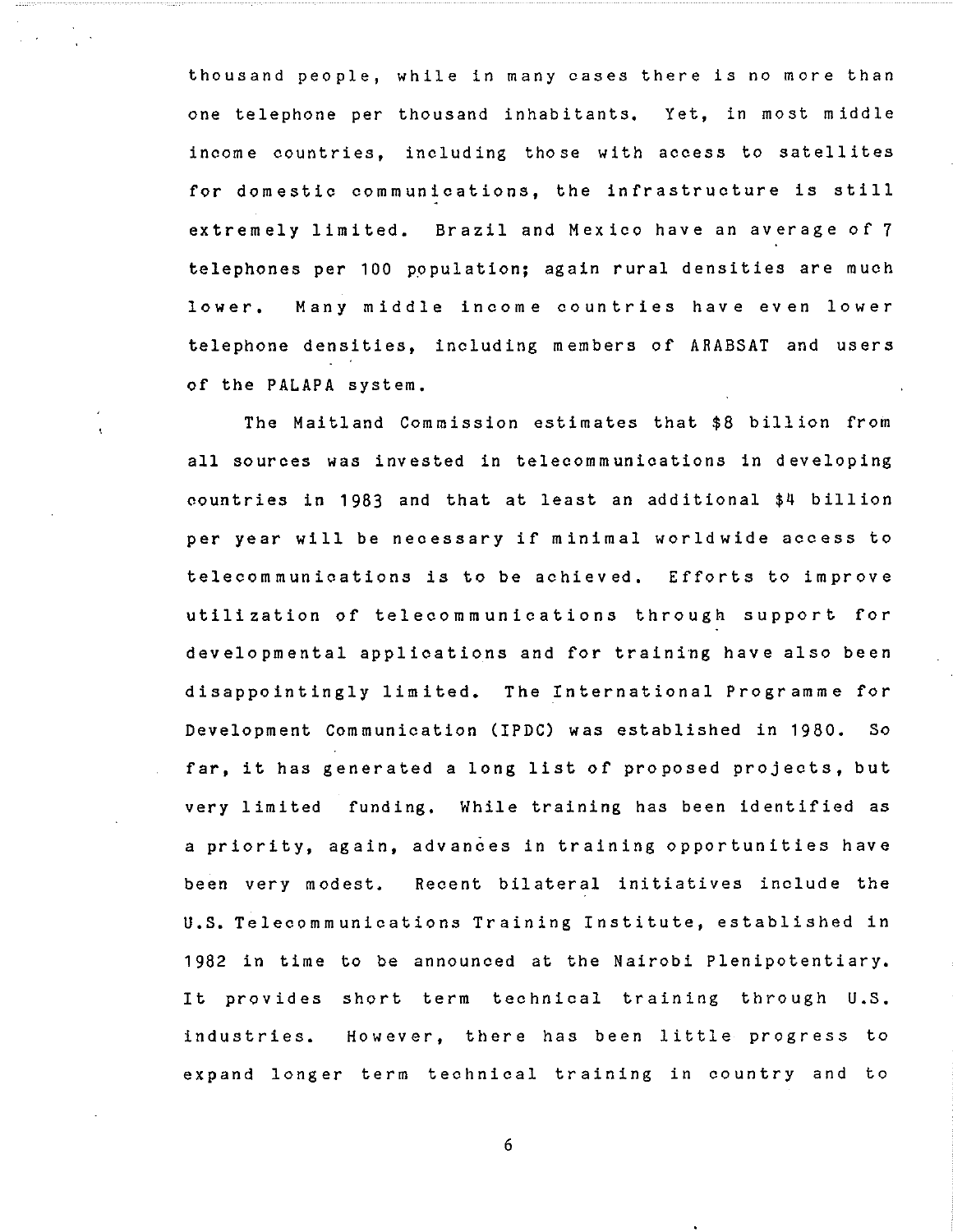provide training opportunities· in communications applications and coordination with user organizations and their representatives such as educators, health care providers, agricultural extension officers, etc.

A recent venture by INTELSAT illustrates the possibilitles but also the difficulties of planning developmental services. Project SHARE offers developing countries free time on INTELSAT satellites for tests and demonstrations of satellite technology for education and other developmental activities during a sixteen-month period beginning in January 1985. While free time appears to be a significant contribution, it is a very minor component of a development communications project. Planning at the national level must involve the telecommunications officials in collaboration with users from other agencies or ministries such as health and education. Funding must be found to support the project including personnel, operations, and equipment. Funding is likely to be sought from bilateral or multilateral aid agencies which have their own priorities and funding cycles, Once funding is obtained, equipment must be procured and installed, and project planning activities must begin. Accomplishing all of this with 16 months or even two years is highly unlikely, However, demonstrations and pilot projects can be combined with longer term strategies to develop a technology appropriate for Third World use. For example, INTELSAT'S new VISTA terminals for low density telephone service for rural and remote areas and its INTELNET service for low cost point-to-multipoint service for very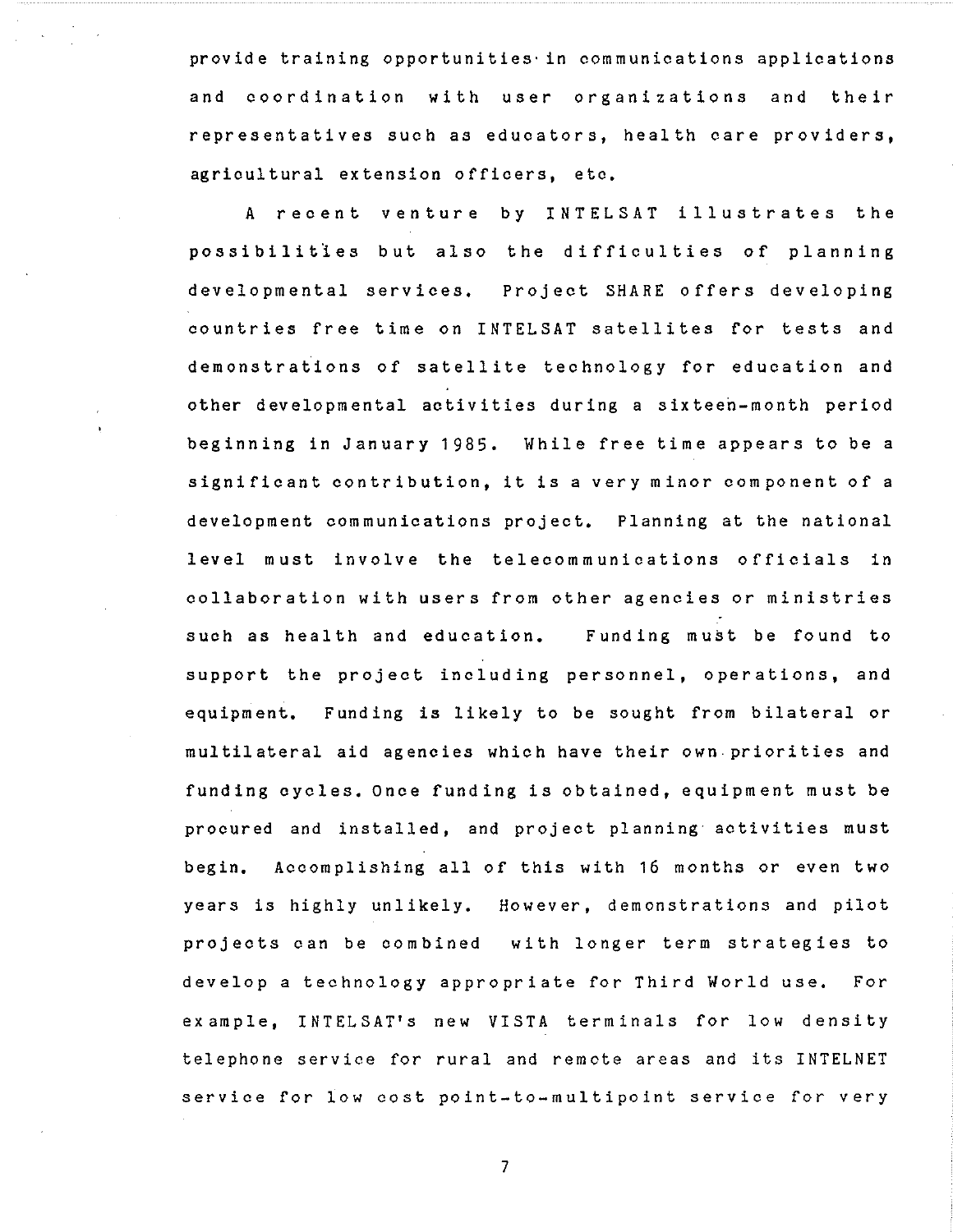small earth stations are examples of steps in the right direction. But financing is still a problem, particularly for low income oountries. And developing countries will be reluctant to invest the time and effort to plan\_ and implement pilot projects without a very strong possibility of their continuation and expansion.

#### 3. Basic Requirements

As noted above, developing countries require major investments in their infrastructure to meet minimum telecommunications access goals, These goals may be stated in terms of both distance and density, for example, a minimum of:

o one telephone per hundred people in urban areas, or o one telephone within an hour's walk in decentralized rural areas, or

o one telephone per permanent settlement in remote areas.

Solutions to developing countries' basic telecommunications problems are now within reach. However, a variety of initiatives will be needed. Satellites offer a very promising solution to the rural and remote area problem. With systems optimized for thin route service, earth stations of 4,5 meters or less can be used for rural telephony and broadcast reception. The stations can be installed where needed throughout developing regions, without waiting for the extension of terrestrial networks from cities.

Most developing countries do not need and cannot afford their own domestic satellite systems. Regional systems owned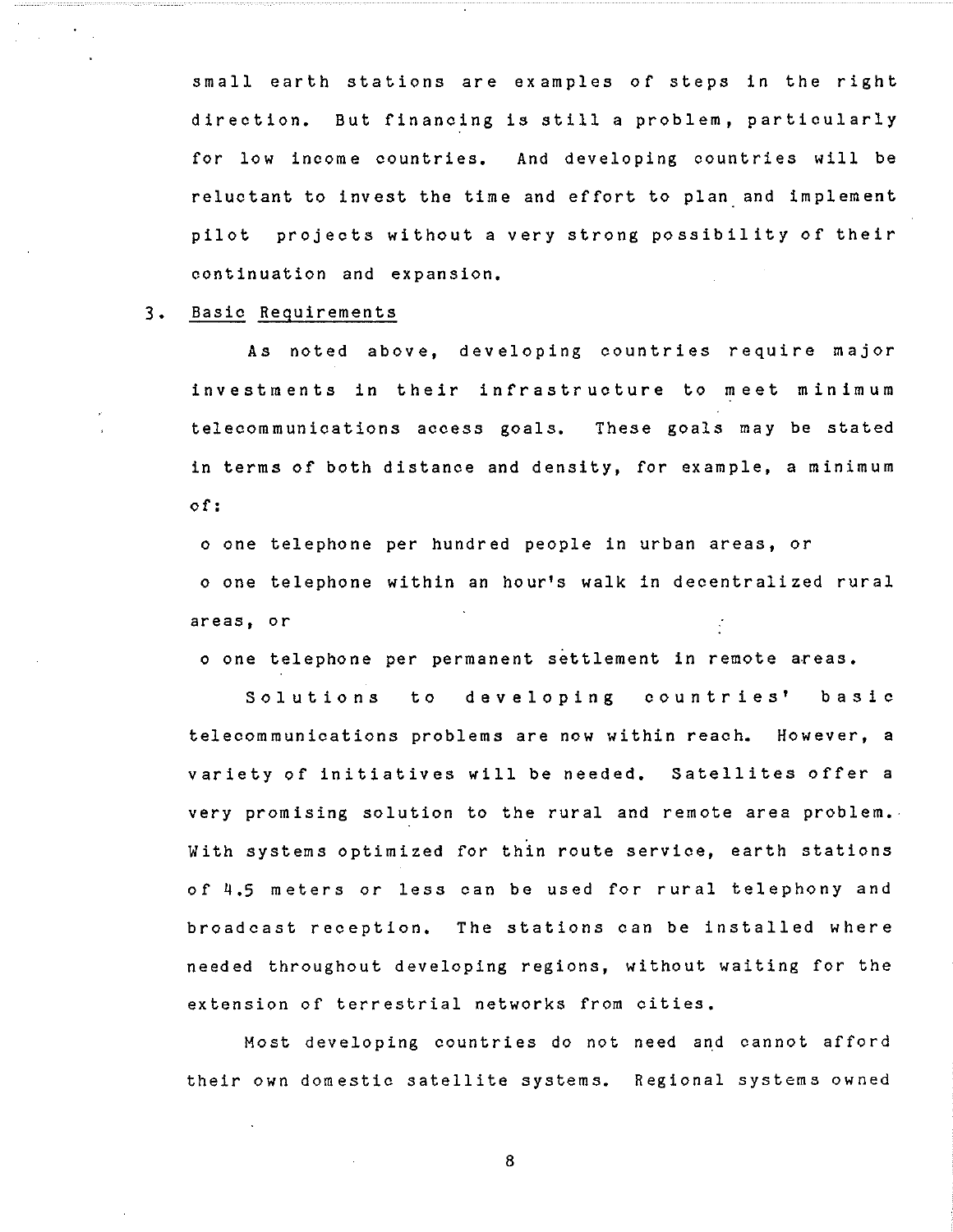by a consortium of countries are promising if the countries can agree upon an organizational structure and obtain the necessary financing. Yet for many developing regions, notably sub-Saharan Africa, Latin America, the Caribbean, and the South Pacific, appropriately designed satellite capacity is not available. For these countries, the most promising solution may be shared capacity on regional or international systems.

The second step is the acquisition of earth stations and other equipment required to link users to the satellite. Developments in technology in the past five years have resulted in smaller and cheaper equipment now in use in the industrialized world that is ready for use in the developing world, e.g. small earth stations with antennas that can be assembled and pointed with only minimal technical skills and can be broken down for shipping in small aircraft or by truck; spread spectrum techniques that allow transmission to very small terminals (e.g. .7 meters to 1.5 meters); solid state exchanges of 100 lines or less; low cost VHF and UHF radio links from earth stations to surrounding communities; alternative power sources for areas without electrification.

Many of these technologies have been developed for specific uses within industrialized countries--for example, data transmission from remote oil rigs to central computers, for voice and data communications with oil exploration crews, for telephone and broadcast services to isolated settlements, for dedicated networks for transmission of market information, news and financial services, weather data, etc.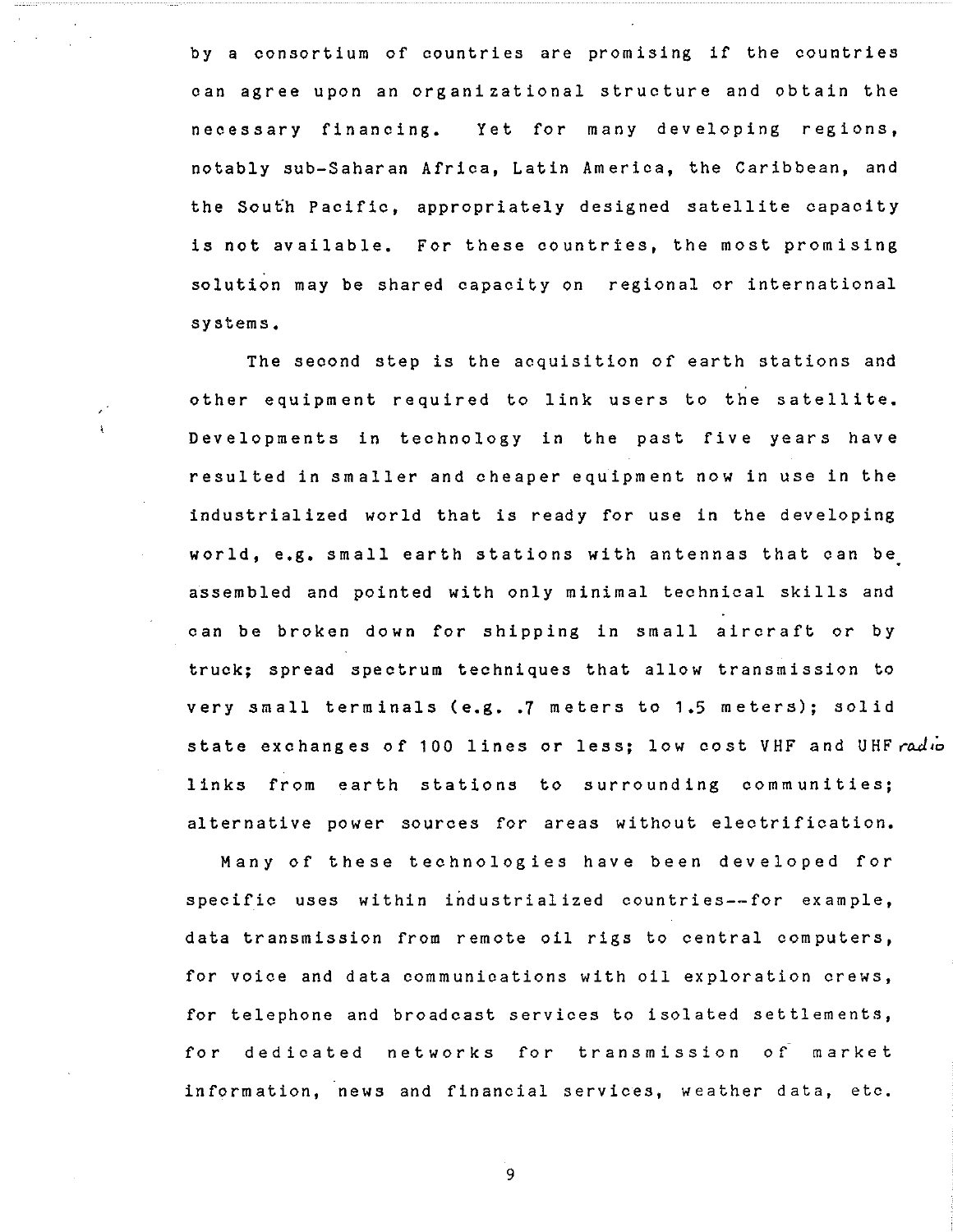Yet these technologies could also serve developing countries' needs as well. In order for this to occur, developing country planners need to be aware of these new technologies, and mutually attractive arrangements ·for suppliers and purchasers need to be negotiated. The latter would include low cost financing coupled with guarantees of prompt repayment in hard currency; training in installation, operation, and maintainance of equipment; and transfer of technology to the extent feasible, ranging from in-country assembly of components to manufacture under licence and joint ventures.

The third step involves utilization. The full verdict on satellite applications is not yet in, but it is safe to say that the technology has not been utilized to its full potential for socio-economic development. The reasons are many, and have been addressed elsewhere (see for example, Hudson, 1983). They include lack of coordination between the telecommunications administration and potential users including social service and commercial entities, lack of resources to develop and test applications, and disincentives to innovation within the potential user organizations.

# 4. Proposed Solutions: An Agenda for Action

4.1 Appropriate Satellite Capacity

A promising near term solution would be modification of the INTELSAT VI series now under construction, with launches planned to begin in 1986. It appears that a package of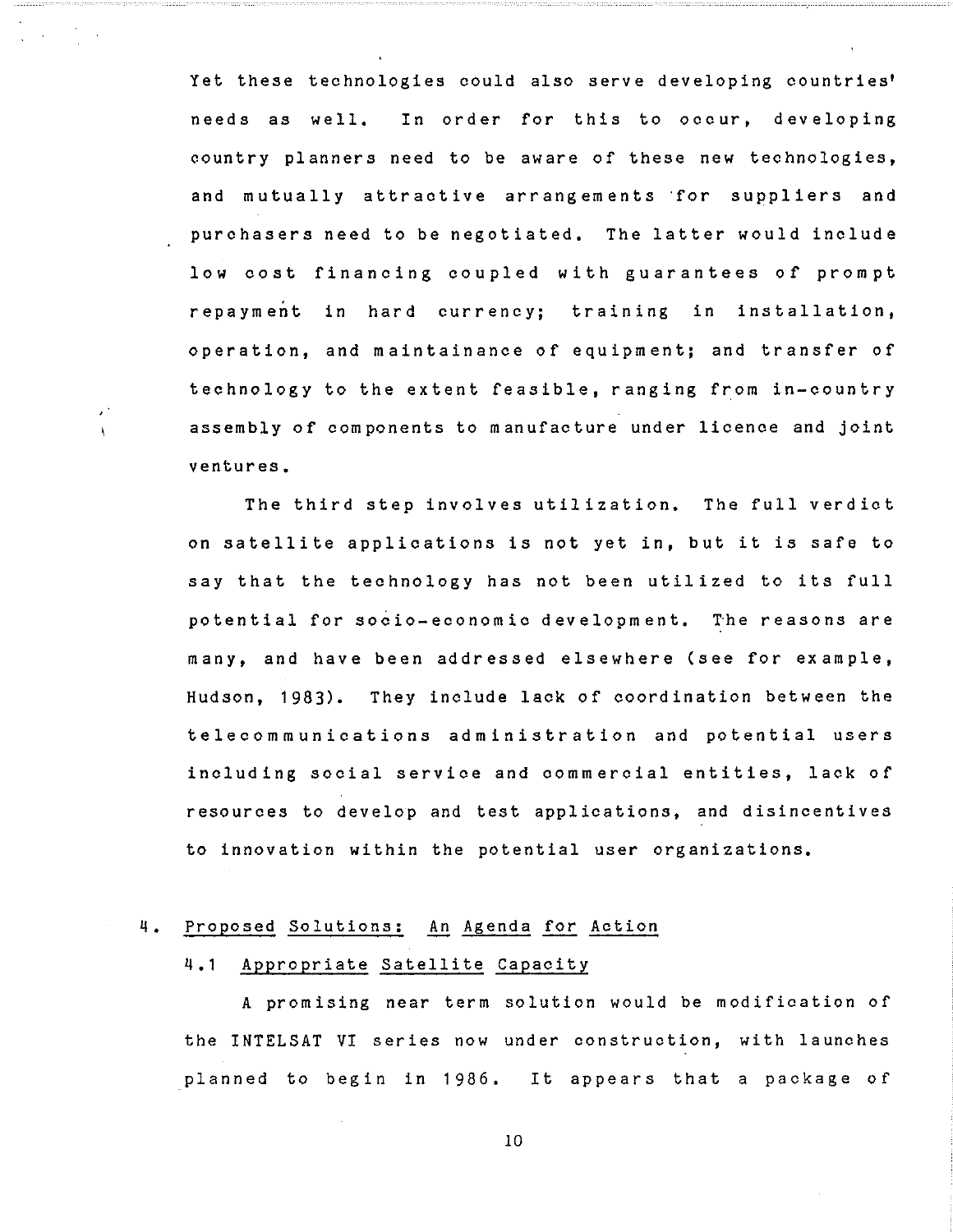transponders with higher powered regional beams oould be added to the payload at minimum inoremental oost, and within the launoh weight limitations. These satellites will be  $\Delta \sim$ looated over the Atlantio and Indian Ooeans where they oould direot beams for ooverage of Latin Amerioa and Afrioa,

The advantage to developing countries would be. substantial in that the inoremental cost would be far lower than a dedioated national or regional satellite, and eaoh oountry could negotiate autonomously with INTELSAT for capaoity as required, rather than having to reach agreements with individual oountries for aocess to their satellites, or having to create new regional institutions.

The question of financing remains. The oost of leasing or even buying oapacity outright for domestic use should be modest enough to be within reaoh of middle income countries using available sources of financing. For the least developed countries, financing at concessional rates through the International Development Association and the various regional development banks should be available,

On the Indian Ooean INTELSAT VI, capacity for an African regional network could be added, as well as transponders for unserved Asian oountries such as Pakistan or Burma, if required. It is assumed that China will have its own domestic satellite system by the end of the decade. However, interim service for China could also be provided by adding capacity to the Indian Ooean INTELSAT VI satellites.

Similarly, a regional package could be added to an Atlantic Ocean INTELSAT VI for servioe to Latin America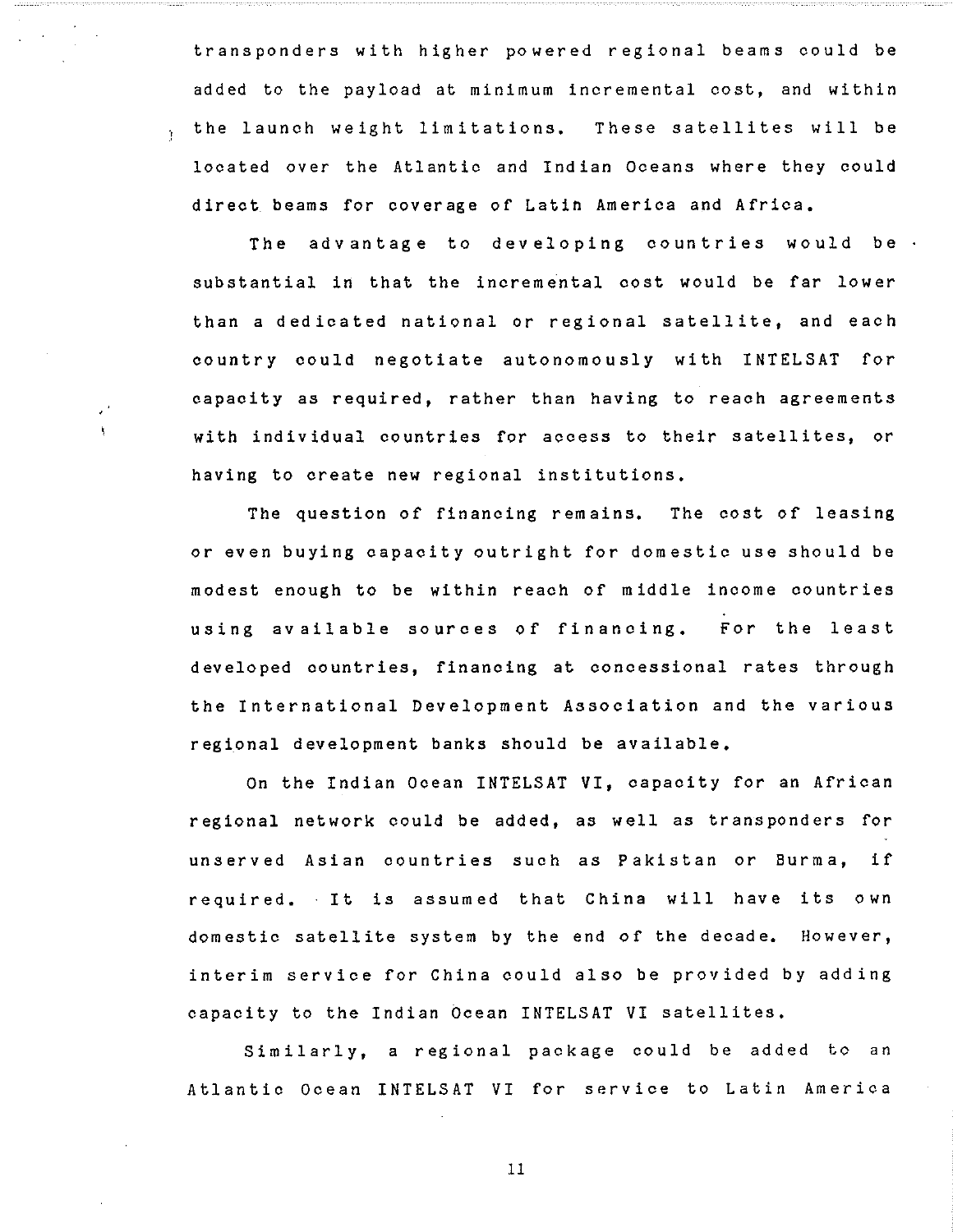including subregional beams for the Andean nations, Central America, and the Caribbean. Thus domestic and regional service could be provided to all countries not served by the Mexican and Brazilian satellites,

For the South Pacific, the requirement is not for additional capacity, but for a beam with higher power and appropriate gain setting to cover the Pacific Island nations of the South and Southwest Pacific, The requirements for modification are analogous to Alaska's requirements in the early 1970s, As a result of negotiations with the state of Alaska, which required capacity for telephone service for Alaskan villages, RCA modified the transfer gain settings on its Alaskan transponders, thereby making possible the use of small (4.5 meter) antenna earth stations now in use in more than 100 villages, The INTELSAT satellites,in the Pacific carry sufficiently low traffic volumes that dedication of a few transponders (say up to four) for intraregional Pacific use could be accommodated, INTELSAT V's have the capacity for 12,000 simultaneous telephone circuits and two television channels. In 1973, only 3,629 full time circuits were in use in the Pacific region (INTELSAT 1983 Annual Report),

# 4.2 Ground Segment

As noted above, innovative approaches must also be found to ensure that developing countries gain access to affordable and appropriately designed terrestrial facilities, These requirements, which are designed to reduce the risk to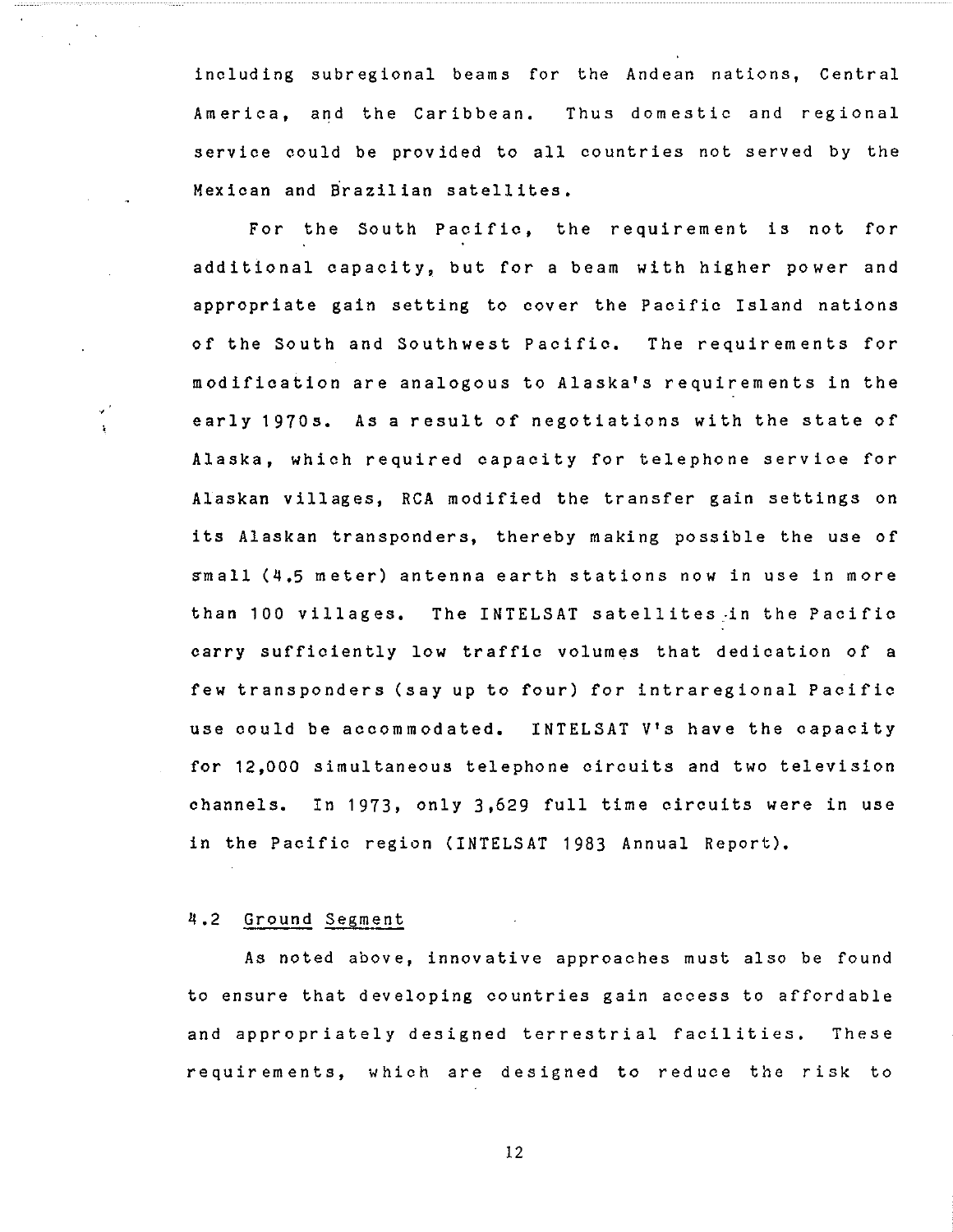suppliers of operating in the developing world and to reduce the risk to developing countries of dependency on external expertise and equipment, include:

o dissemination of information about available technology appropriate for developing country conditions;

o financing arrangements that reduce risk to suppliers; o training that enables developing countries to take full responsibility for installation, operation, and maintenance; o strategies for technology transfer, varying with the needs and aspirations of countries at various stages of development.

Strategies the U.S. and other industrialized countries could pursue to meet these requirements, which would in turn open up major export markets for their technology, include: o an exhibit in conjunction with the 1985 Space WARC of technology appropriate for developing country use. This would not be on the same scale as TELECOM 83, which emphasized technologies aimed at large scale users in industrialized countries, but would include small earth stations, transportable uplinks, small exchanges, low power radio ad TV transmitters, and solar and wind power supplies, etc. It could be sponsored by the ITU and underwritten by industrialized countries and companies;

o a meeting of major lenders for telecommunications including the World Bank, the regional development banks, the Arab fund, the EEC, and private and bilateral lenders to put together a funding package for countries interested in leasing or buying INTELSAT space segment, and obtaining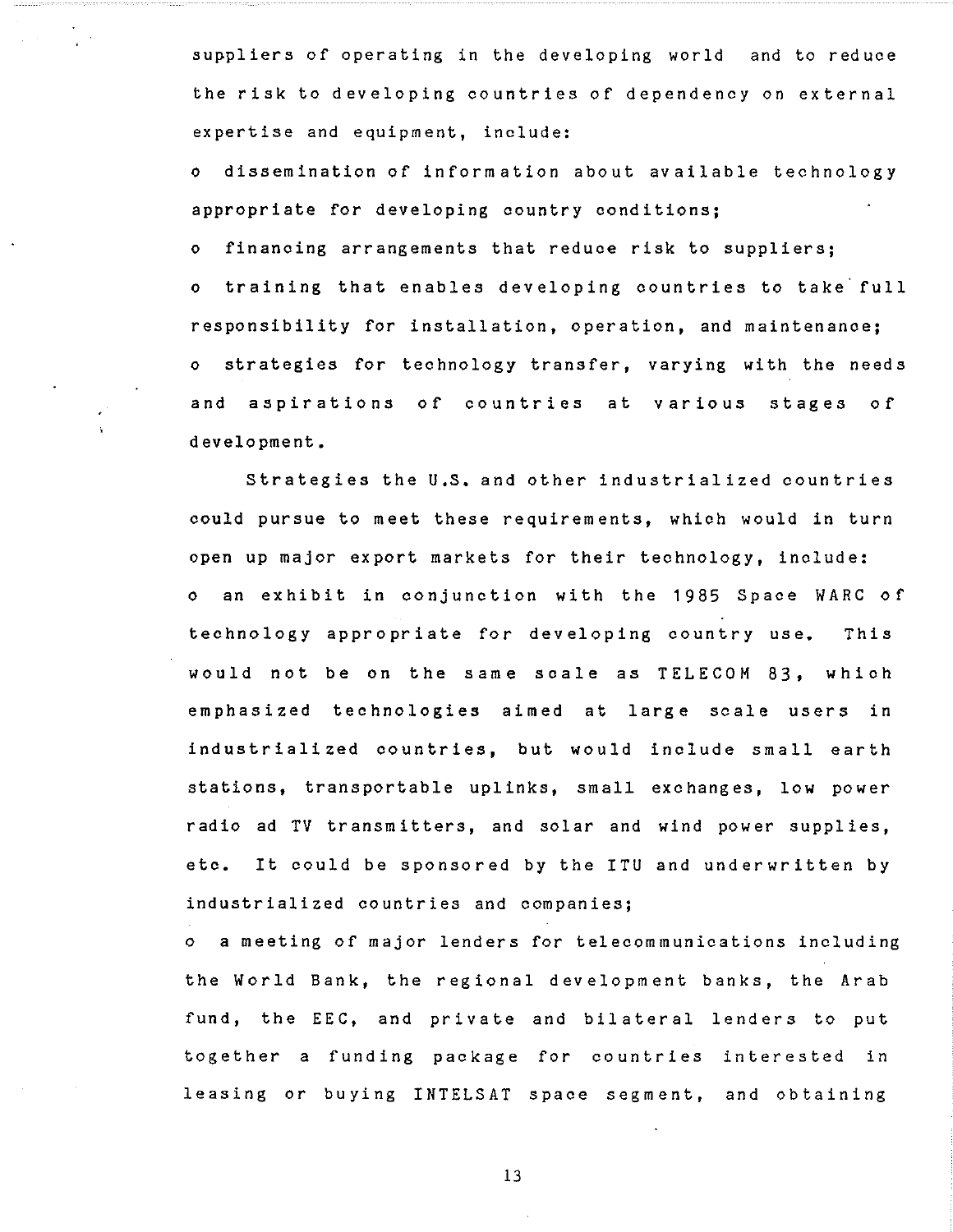ground segment facilities. The agenda would include both financing and risk reduction strategies such as loan insurance or payment guarantees.

## 4.3 Developmental Applications

In order to encourage applications of satellite technology for social and economic development, including education for children and adults, health care delivery and other social services, support for economic development activities including agricultural extension, cooperatives, and private sector production and marketing, a variety of approaches could be pursued, including:

o creation of a Centre for Telecommunications Development within the ITU, as advocated by the Maitland Commission, with staff that could assist not only with technical planning, but also with economic feasibility and evaluation studies;

o support for pilot projects in satellite applications that could be undertaken with existing INTELSAT and regional facilities and with augmented INTELSAT capacity as proposed above. This approach could include an expansion of project SHARE, with support from industrialized countries in terms of donations or loans of equipment and resource people, and from multilateral and bilateral aid agencies in the form of funds for project development, staffing, and evaluation;

o internships for developing country technical and applications planners and practitioners in agencies and organizations with experience or responsibility for developmental applications of satellite services. These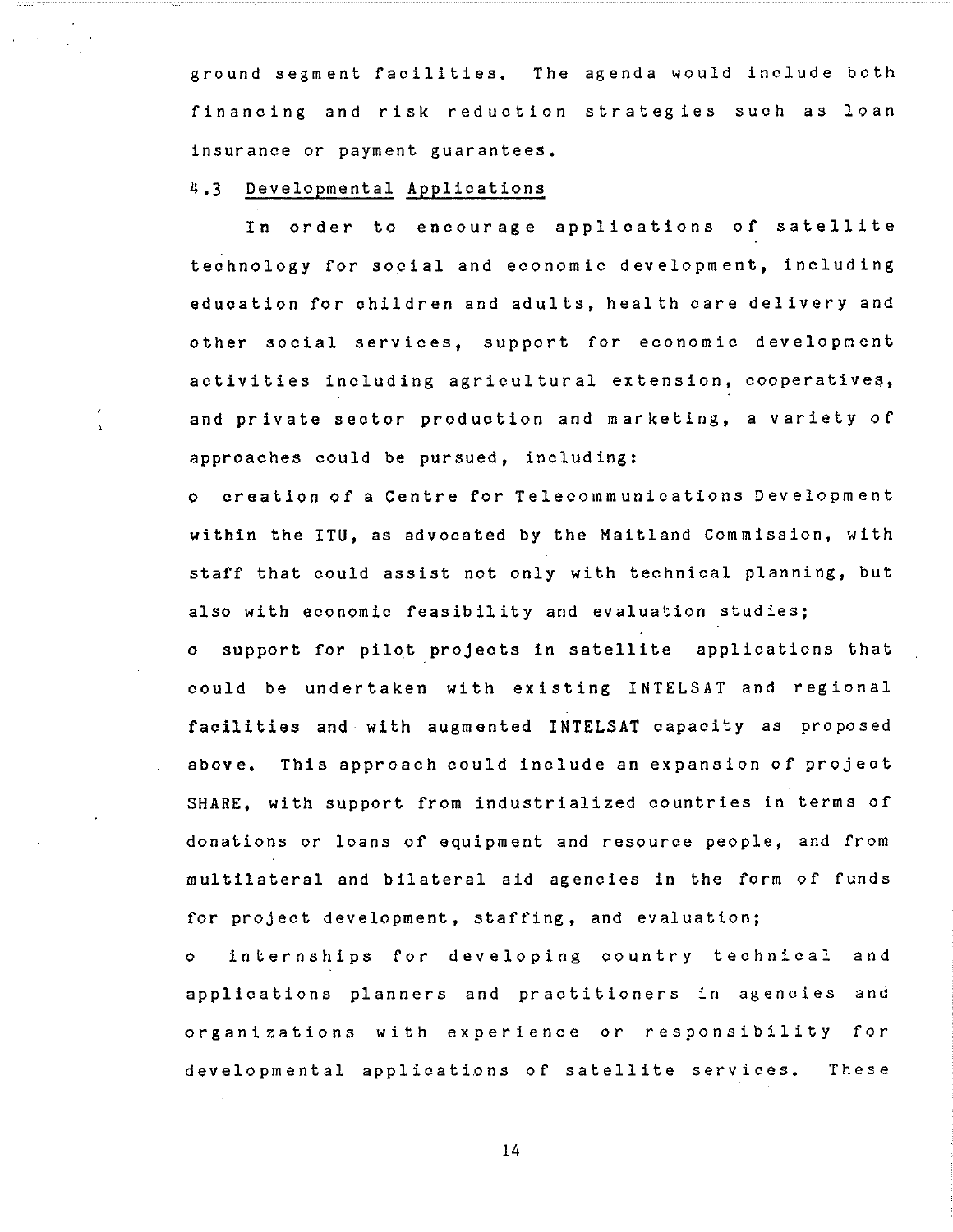would include:

o Departments of Communications -- e.g. in Canada and Australia;

o applications projects such as the Learn/Alaska network in Alaska, the Learning Channel, the University of Wisconsin Extension Network, the National Technological University in the U.S.; the Inuit Broadcasting Corporation, the Canadian Broadcasting Corporation Northern Service, Knowledge Network, and Wawatay Radio Network in Canada; the Open University in the United Kingdom; the School of the Air and aboriginal media projects in Australia; and regional Saami (Lapp) broadcasting in Scandinavia, etc.

Other exchanges could take place with develop countries such as projects sponsored by the U.S. Rural Satellite Program in Peru, Indonesia, and the West Indies; INSAT rural services in India, and the University of the South Pacific in Fiji.

Funding for these internships could be provided by host countries, or could take the form of exchanges between countries, so that both would benefit from the experience. Multilateral funding, for example from UNESCO and regional broadcasting and telecommunications organizations could also be provided for exchanges between developing countries.

## 5. Relationship to the Space WARC

The steps outlined above could make major strides toward achieving the goals of equitable access to information resources for developing countries. If commitments could be made before the first session of the Space WARC in August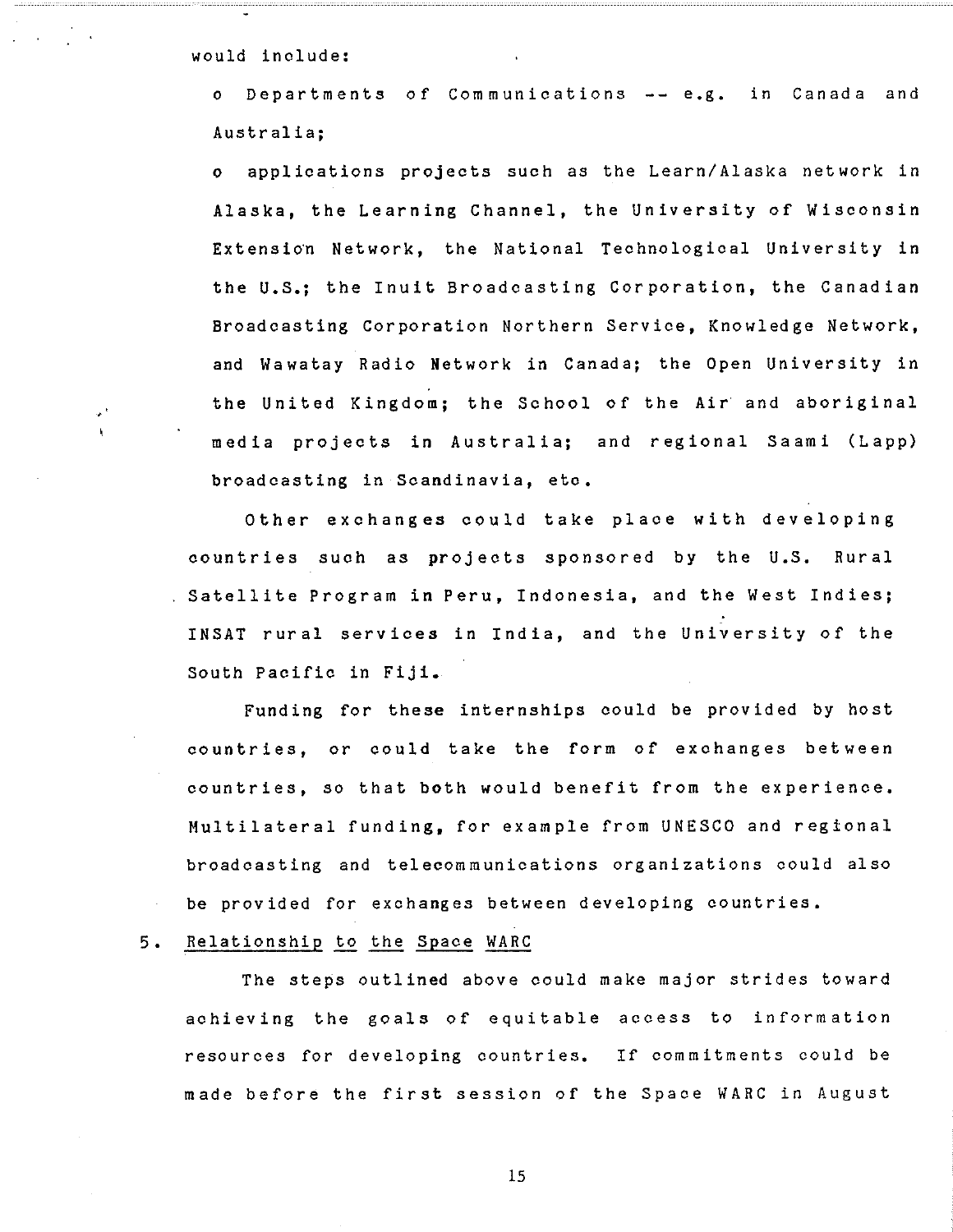1985, they could demonstrate a pledge by the industrialized world to ensuring that developing countries are able to gain access to satellite technology. At the same time, they would demonstrate an efficient use of orbit and spectrum resources.

These approaches need to be considered within a framework of policy guidelines based on the principles of equity and flexibility such as:

o accommodation of international and regional system although the ITU functions as a body of natio administrations, planning for satellite systems needs to include international and regional systems, so that entities are protected that can efficiently serve both industrialized and developing countries;

o flexibility in proposing technical solutions: It must be recognized that many trade-offs are involved in evaluating solutions to orbit utilization. Developing country planners are likely to be wary of technical solutions including computerized models and frequency reuse techniques with which they have little experience or which may result in more costly solutions in terms of hardware cost or complexity; o assessment of cost: While cost to industrialized countries may be seen primarily in modifications to technical designs or delays necessitated by uncertainty, cost to developing countries may include the number of staff needed to monitor short time-frame plans and procedures, the cost in time and travel for countries to meet frequently to resolve problems or modify the planning process; the perceived danger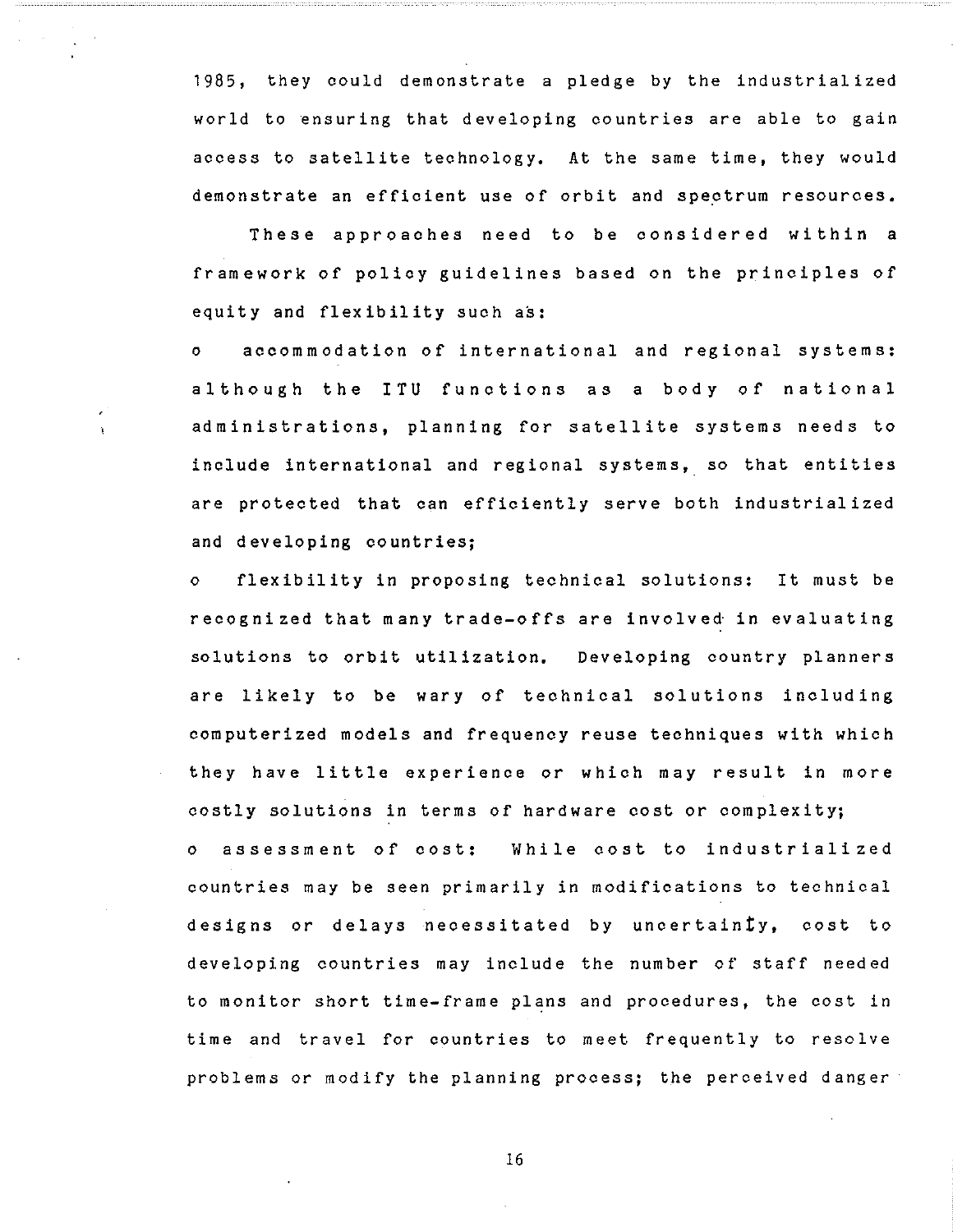of depending on imported, overly complex and/or costly technology.

o allocation of costs: To ensure equity or fairness to all entrants requiring satellite orbit locations and spectrum, guidelines must ensure that all participants share the cost of accommodating new systems;

o verification of requirements: To avoid "requirements inflation" and wasteful squatting on unused orbital locations, criteria must be adopted to assure that requested capacity is in fact utilized within a reasonable time period; otherwise, they would revert to the pool of available locations and frequencies.

These guidelines should be acceptable to both industrialized and developing countries in that they are designed to promote both equity in access to the geostationary orbit and flexibility to accommodate changing technology, and regional and international requirements. Yet they do not solve the problem of increasing access to the telecommunications tools which developing countries need to acquire, transmit, and share information need for social and economic development.

However, these guidelines combined with the steps outlined above can address the issues underlying the Space WARC. Failure to **view** the Space WARC in a developmental context could result not only in an impasse at the conference, but in the perpetuation of inequitable access to information resources that will impede development and prolong dependency.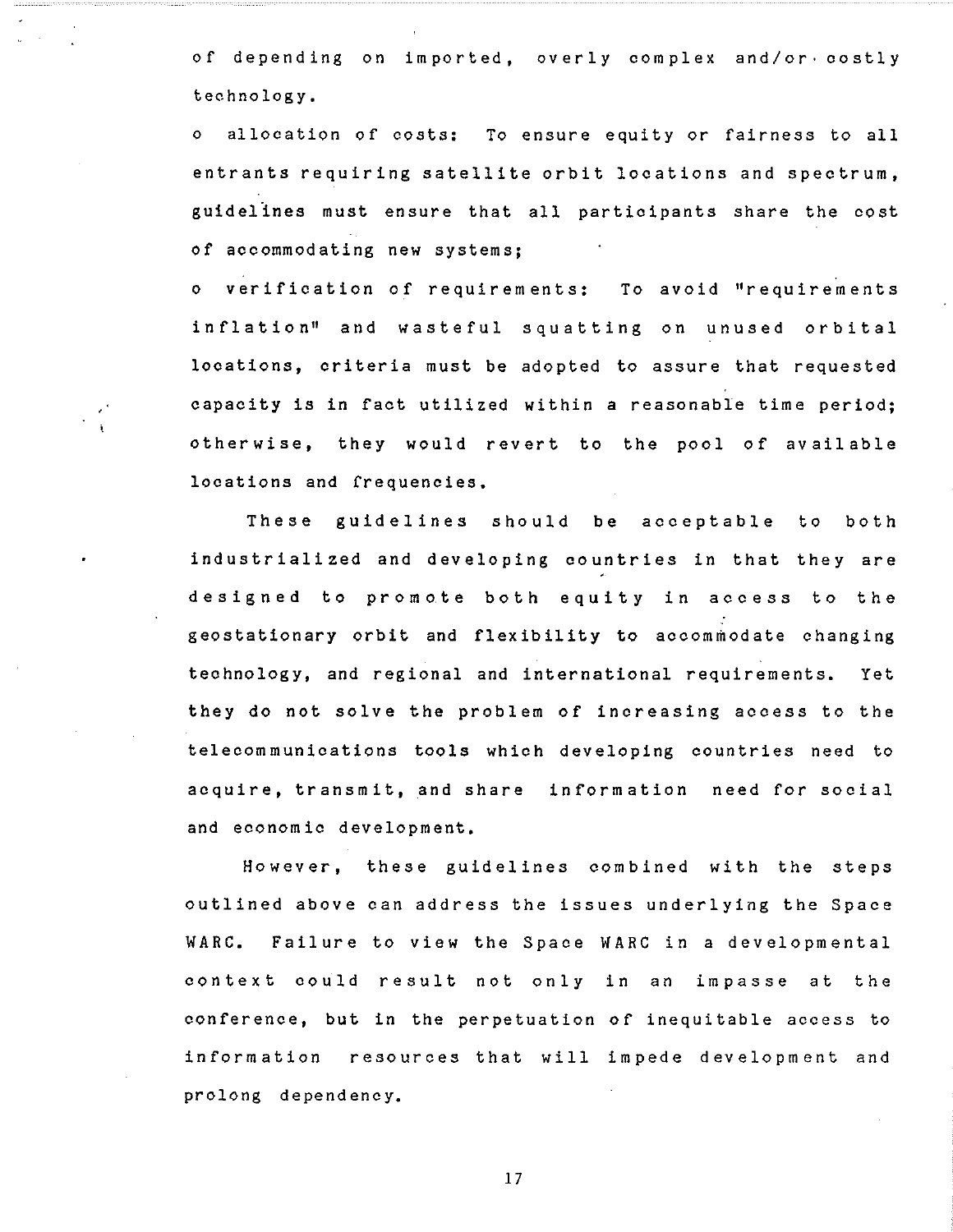## References

÷.

 $\mathcal{L}^{\text{max}}_{\text{max}}$  .

 $\varphi^{(1)}$ 

- American Telephone and Telegraph. The World's Telephones. Morris Plains, N.J., July 1983.
- Codding, George A. Jr. "Influences in International Conferences." International Organization, Volume 35, No. 4, Autumn 1981.
- COMSAT. "Location of Commercial Communications Satellites in Geosynchronous Orbit, Present and Planned, as of June 25, 1984." COMSAT Magazine, Fall 1984.
- Dizard, Wilson P. "Space WARC and the Role of International Satellite Networks". Washington, D.C.: Georgetown University, Center for Strategic and International Studies, August 1984.
- Federal Communications Commission. Fourth Notice of Inquiry, General Docket No. 80-741 (Space WARC),. Washington, May 10, 1984.
- Hudson, Heather E. "Developing Country Orbit/Spectrum Interests: An Analytical Framework." Paper presented at International Institute of Communications Annual Conference, Berlin, September 1984.
- Hudson, Heather E. "Risks and Rewards: Why Haven't Telephones Reached More Villages?" Paper- presented at the conference on New Directions 'in Satellite Communications: Challenges for North and South, University of Texas at Austin, October 24-26, 1984.
- Hudson, Heather E. "Satellite Communication and Development: A Reassessment." Paper presented at the Annual Conference of the International Communications Association, Dallas, May 1983.
- Independent Commission for World Wide Telecommunications Development (Maitland Commission) Draft Report. London, November 1984.
- INTELSAT. Annual Report. Washington, D,C., 1983.
- INTELSAT. "INTELSAT Fact Sheet." Washington, D.C., June 30, 1984.
- INTELSAT. "Project SHARE: Tests and Demonstations in Educational and Health-Related Fields During INTELSAT's Twentieth Anniversary Celebration." Washington, D.C., 1984.